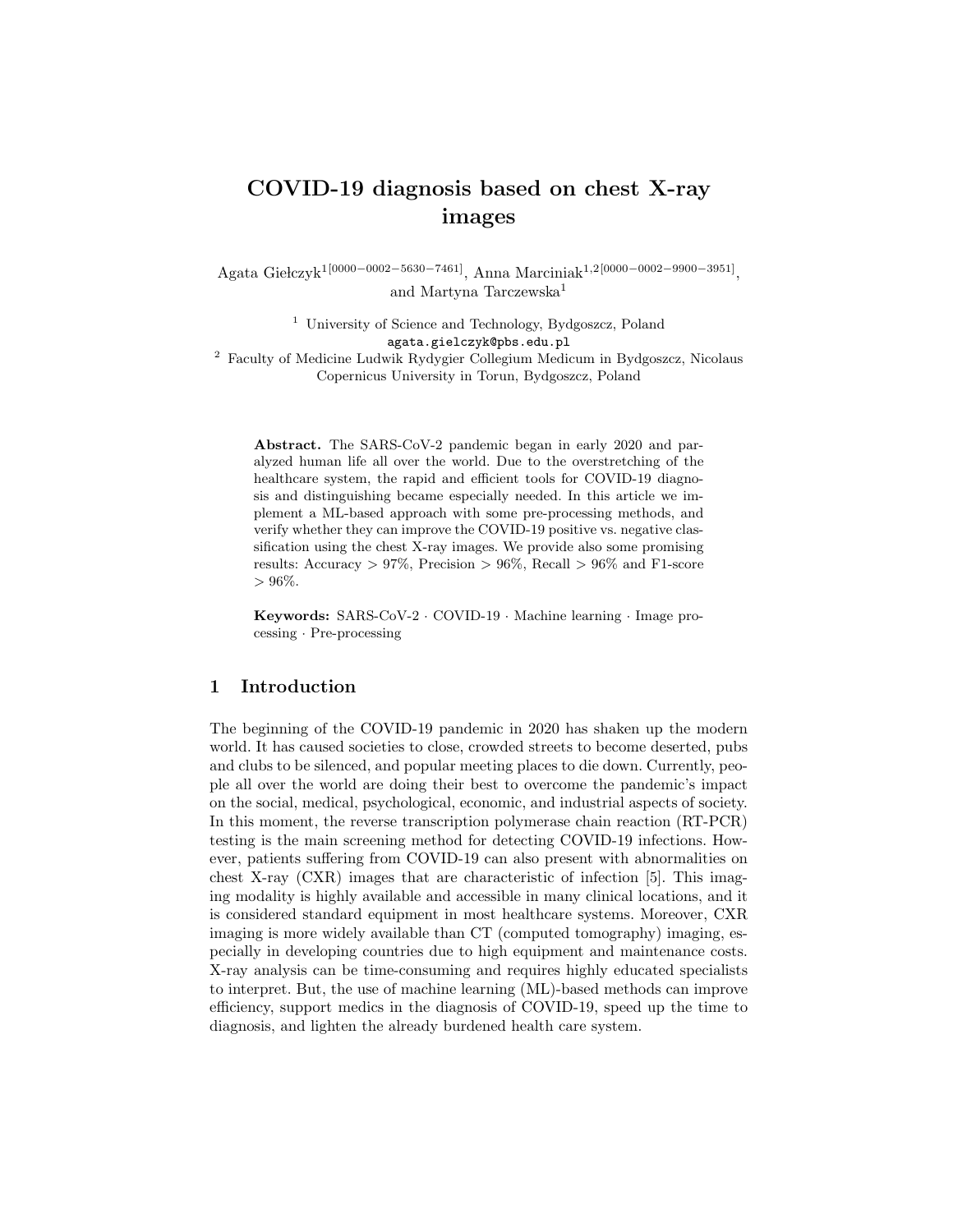A. Giełczyk et al. 200

In this article we propose a ML-based method for COVID-19 infection detection using chest X-ray images analysis with different pre-processing methods. The presented article will be possibly extended by adding more lung diseases e.g., pneumonia.

The intensification of the COVID-19 pandemic caused that more and more researchers became working on the automatic disease recognition. Some of them focus strictly on the image pre-processing. It has numerous advantages: reduces noises, enhance image and by resizing image can reduce the computation time. In [6, 7] the segmentation problem was raised as an emerging issue. Medical data suffers from weak annotations, as the description of the CT and X-ray images is complicated and time consuming. Authors in [2] proposed a novel, hybrid, multimodal deep learning system. With the use of Contrast-Limited Adaptive Histogram Equalization (CLAHE) and a Butterworth bandpass filter, the authors were able to enhance the contrast of X-ray images and eliminate the noise leading to an accuracy of 99.93%. Mahdy et al. in [4], proposed a method to automatically classify COVID-19 chest X-rays using a multi-level threshold based on the Otsu algorithm and support vector machine (SVM).

# 2 Proposed method

In this research, we used the dataset available for the public at [1]. It consists of images collected from various sources: GitHub repository, Kaggle, Radiopedia, Italian Society of Radiology (SIRM), and Figshare data repository websites. The dataset contains almost 7.000 samples presenting posteroanterior (PA) chest Xray images.

Fig. 1. The overview of the proposed method: original CXR image, black box of preprocessing, CNN and the final result



To verify how the selected pre-processing method affects the final classification result, we proposed a baseline system. The general overview of this system is presented in Fig. 1. The black box visible in Fig. 1 marks the selected preprocessing method. The pre-processing step is an important element in the image analysis schema. It can enhance the original image and reduce noise or unwanted details. In our research, we examined 6 different approaches to pre-processing:

1. None — in this method the only one element is size reduction.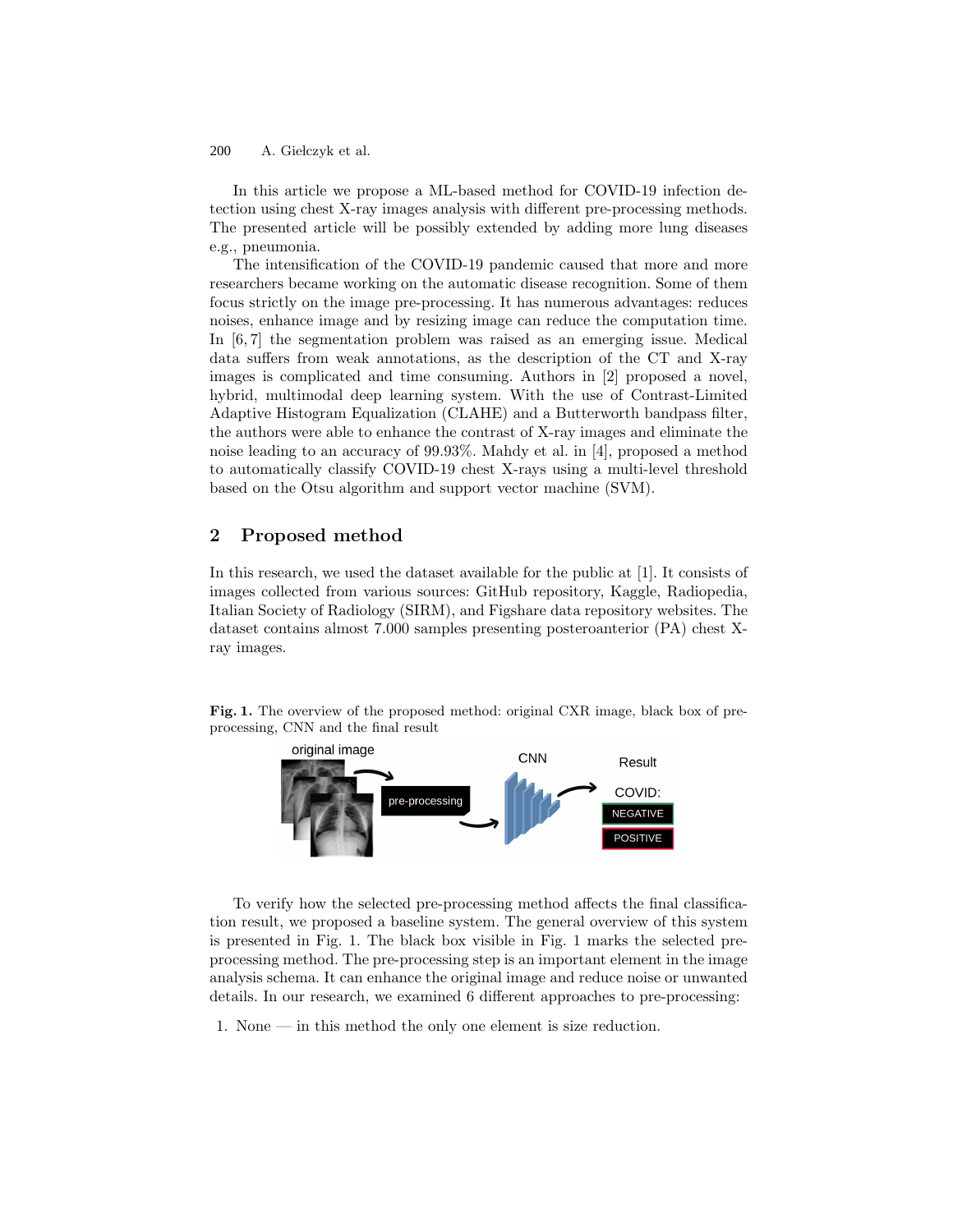- 2. Histogram equalization this method extends the pixel's intensity range from the original range from 0 to 255. As the result, the enhanced image has a wider range of intensity and slightly higher contrast.
- 3. Hist. eq. + Gaussian blur this filter reduces some noise and unwanted details that can be confusing for the neural network; the filter kernel size was experimentally set to  $5 \times 5$  size.
- 4. Hist. eq. + bilateral filter this filter also reduces some noise and unwanted details that can be confusing for the neural network, but its main feature is to preserve edges; the experimentally set up parameters of the filter: diameter = 5,  $\sigma_{color} = \sigma_{space} = 75$ .
- 5. Adaptive masking in [3] the authors proved that by removing the diaphragm from the sample it is possible to improve the classification results. In this proposed pre-processing method, we first found the maximum (max) and minimum (min) intensity of pixels and then applied the binary thresholding using the threshold expressed in Eq. 1. The next step used morphologic closing. This creates the adaptive mask that after bitwise operation removes the diaphragm from the source image.
- 6. Adaptive masking  $+$  hist. eq.  $+$  Gaussian blur this method joins adaptive masking with histogram equalization and Gaussian blur (with kernel size  $5\times5$ again.

$$
threshold = min + 0.9 \cdot (max - min)
$$
\n<sup>(1)</sup>

In a classification step we implemented a convolution network (CNN). It can be described as a chain of convolution layers, with rectified linear unit activation functions, pooling layers, and batch normalization operations. In this specific approach we used 12 layers. The output from the neural network is the classification, whether the patient is COVID-19 positive or negative. All the experiments were executed using the online Kaggle notebook. There were almost 7,000 samples in the dataset. We decided to divide the dataset into three disjoint subsets: training-65%, validating-15%, and testing-20%. All of the experiments were executed 3 times to prove their independence from the learning data. Thanks to the balance in the dataset, we did not need any sample augmentation.

#### 3 Results

The above-mentioned experiments provided some promising results. We used 4 parameters for the evaluation methods - accuracy, precision, recall, and F1 score. The parameters were calculated using a confusion matrix reporting the number of true positives (TP), true negatives (TN), false positives (FP), and false negatives (FN). The obtained results are presented in Table 1.

# 4 Conclusion

In this article, we proposed a novel approach for the fully automated analysis of COVID-19 chest X-ray images using a convolutional neural network. We